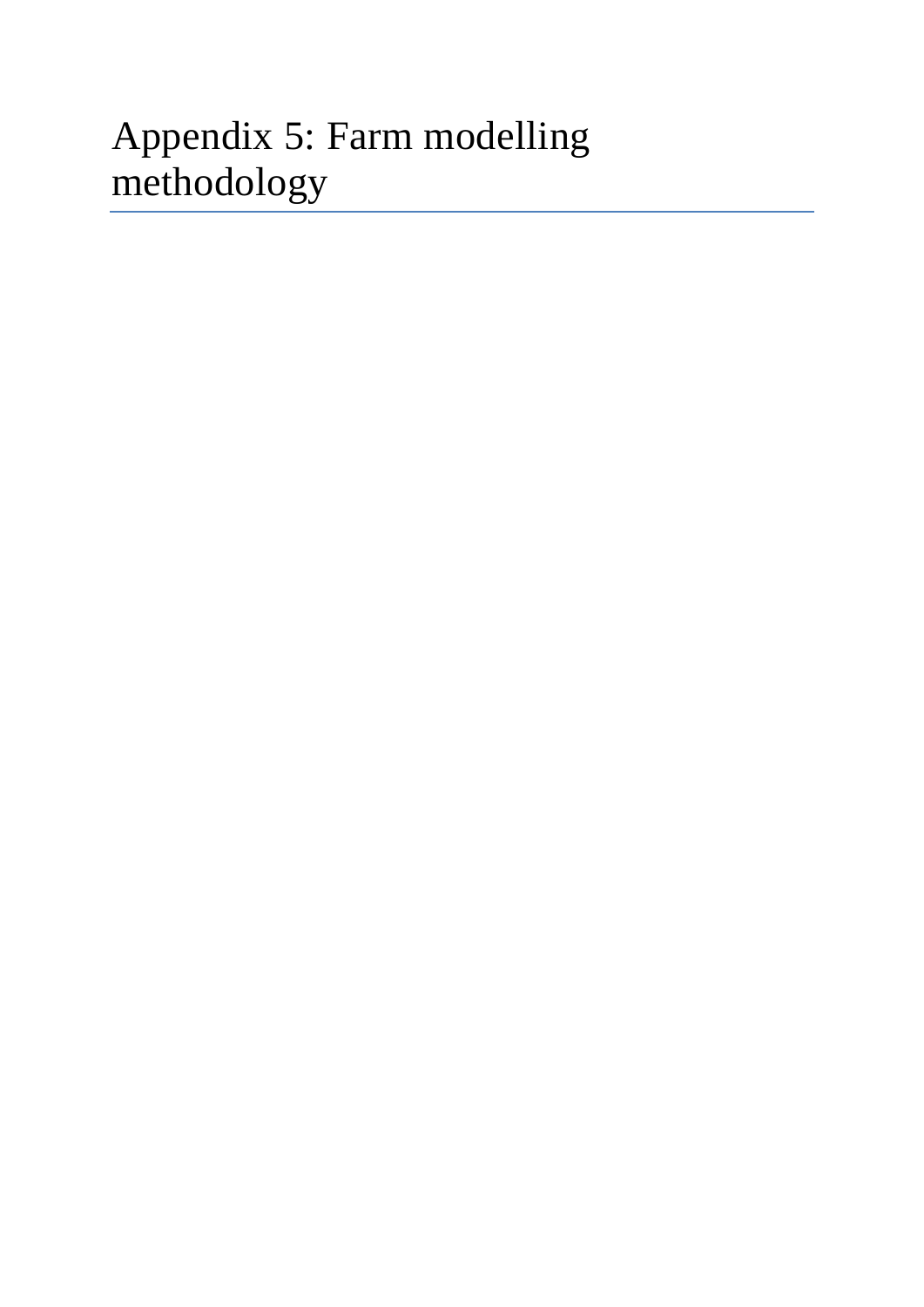

**Perrin Ag Consultants Limited**  Box 596 Rotorua 1330 Eruera Street Rotorua, New Zealand Ph 07 3491212, Fax 07 349 1112 consult@perrinag.net.nz www.perrinag.net.nz

## **MEMORANDUM**

**TO:** Bay of Plenty Regional Council **FROM:** Perrin Ag Consultants Ltd **DATE:** 5 August 2015 **SUBJECT**: Methodology for farm-level modelling for Rotorua N-reduction economic impacts project

#### **1. Background**

- 1.1 In order to derive profit-N leaching relationships for a range of pastoral activity across the twelve geo-physical zones in the catchment in the Rotorua catchment, a two stage process was utilised.
- 1.1.1 These geophysical zones, as prescribed by the Bay of Plenty Regional Council ("BOPRC"), comprised the four main soil orders found in the catchment, two slope classes and, if the range in rainfall across a soil order was broad enough, a delineation for either high or low rainfall. The boundary that defined the high and low rainfall bands varied for the pumice (1,900mm) and podzol soils (2,000mm), as did the nominal delineation of the slope classes for dairy (13°) and drystock (16°) sectors. Each zone was defined on the basis of the parameters and associated nomenclature in Table 1 below i.e. the geophysical zone consisting of a podzol (Po) soil receiving 2200mm (H) of rainfall annually with an average slope of 8° (1) would be defined as **Po1H**.

| Soil type       | <b>Slope class</b> |           | <b>Rainfall band</b> |          |  |
|-----------------|--------------------|-----------|----------------------|----------|--|
| Allophanic (Al) |                    |           | n/a                  |          |  |
| Recent (Re)     | Gentle $(1)$       | Steep (2) |                      |          |  |
| Podzol (Po)     |                    |           |                      | High (H) |  |
| Pumice (Pu)     |                    |           | Low $(L)$            |          |  |

**Table 1:** Lake Rotorua geophysical parameters and nomenclature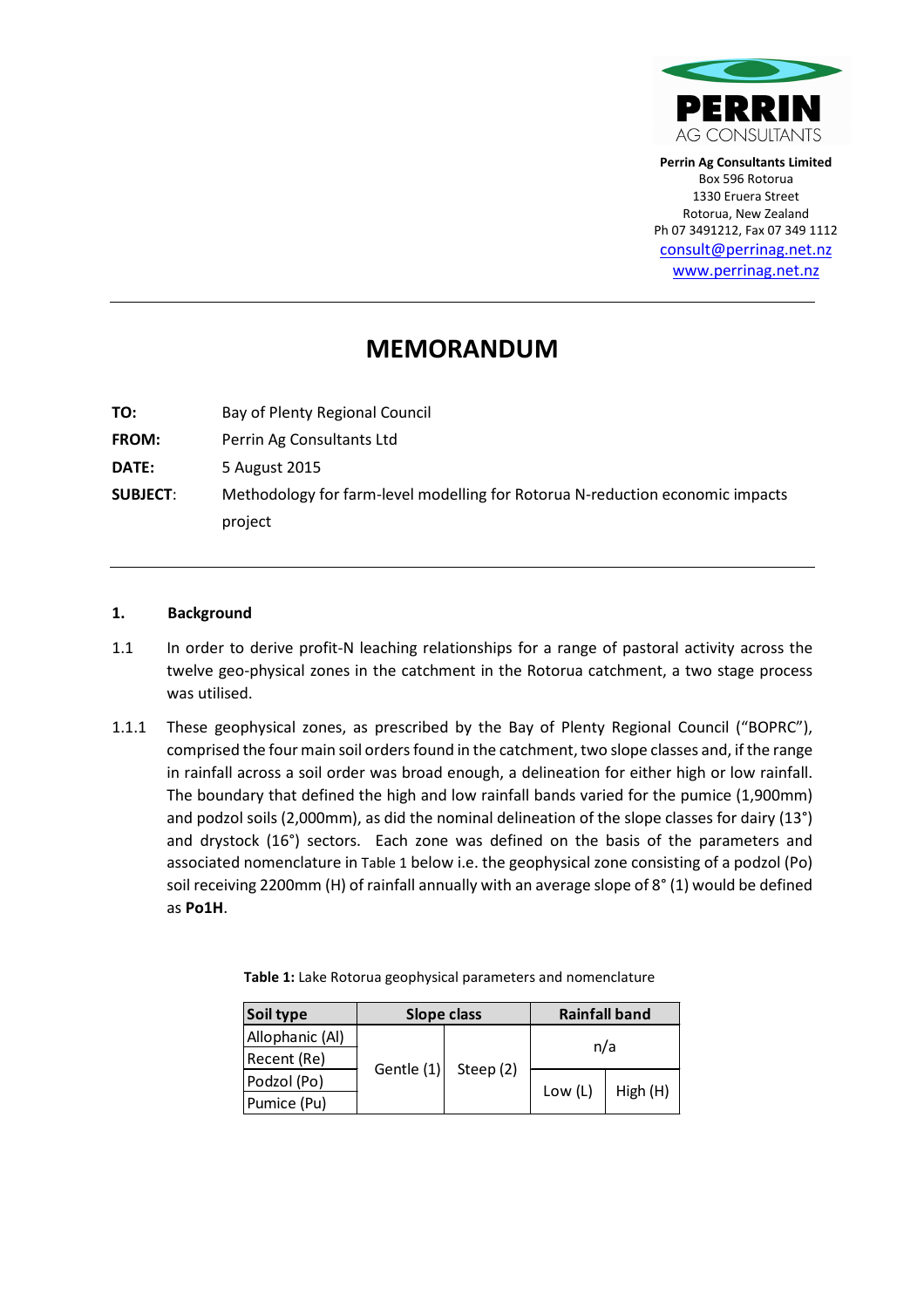- 1.2 Baseline status quo models of representative dairy and dry stock farming operations were developed in Farmax and Overseer software, with the Farmax models based on actual farming enterprises within the catchment's geophysical zones. The profit forecasting functionality within Farmax was utilised to estimate the annual operating profit generated from each of these systems. Medium term pricing expectations for used for forecasting income, while operating expenses were based on representative industry averages, moderated for locality and system specific variance as necessary.
- 1.3 A cumulative stepwise N-loss mitigation protocol was then applied to each representative farm system, with a scenario run created for each mitigation that was deemed applicable to the system. The dairy and dry stock mitigation protocols had been previously developed by a group of industry professionals (including the author, DairyNZ & Beef+Lamb NZ) on the basis of how it was perceived farmers in the catchment might rationally apply sequential changes to their system to reduce N loss to water, in the context of both their likely commercial and emotional reality.
- 1.4 This simulated change process was constrained by an assumption that farm productivity was limited to the existing management capability represented by each modelled farm system. This constraint was captured in the step-wise modelling process by excluding system responses that would result from improved pasture management/utilisation. This was typically expressed as an inability to increase per head performance in response to the need to reduce stocking rate. The singular exception to this was where the potential to lamb ewe hoggets and reduce ewe numbers was deemed to be a viable mitigation, in which case the feed intake and productivity of the ewe hogget obviously increased. This assumed that the decision to mate or not mate ewe lambs was based on farmer preference, rather than any perception that lambing ewe hoggets required an increase in management ability.
- 1.5 Accordingly neither the baseline status quo nor mitigated farm models are "optimised" for profit or nutrient use efficiency.
- 1.6 The step-wise mitigation protocol for both the dairy and dry stock models are presented in Figure 1and Figure 2 below.



**Figure 1:** Dairy step-wise mitigation protocol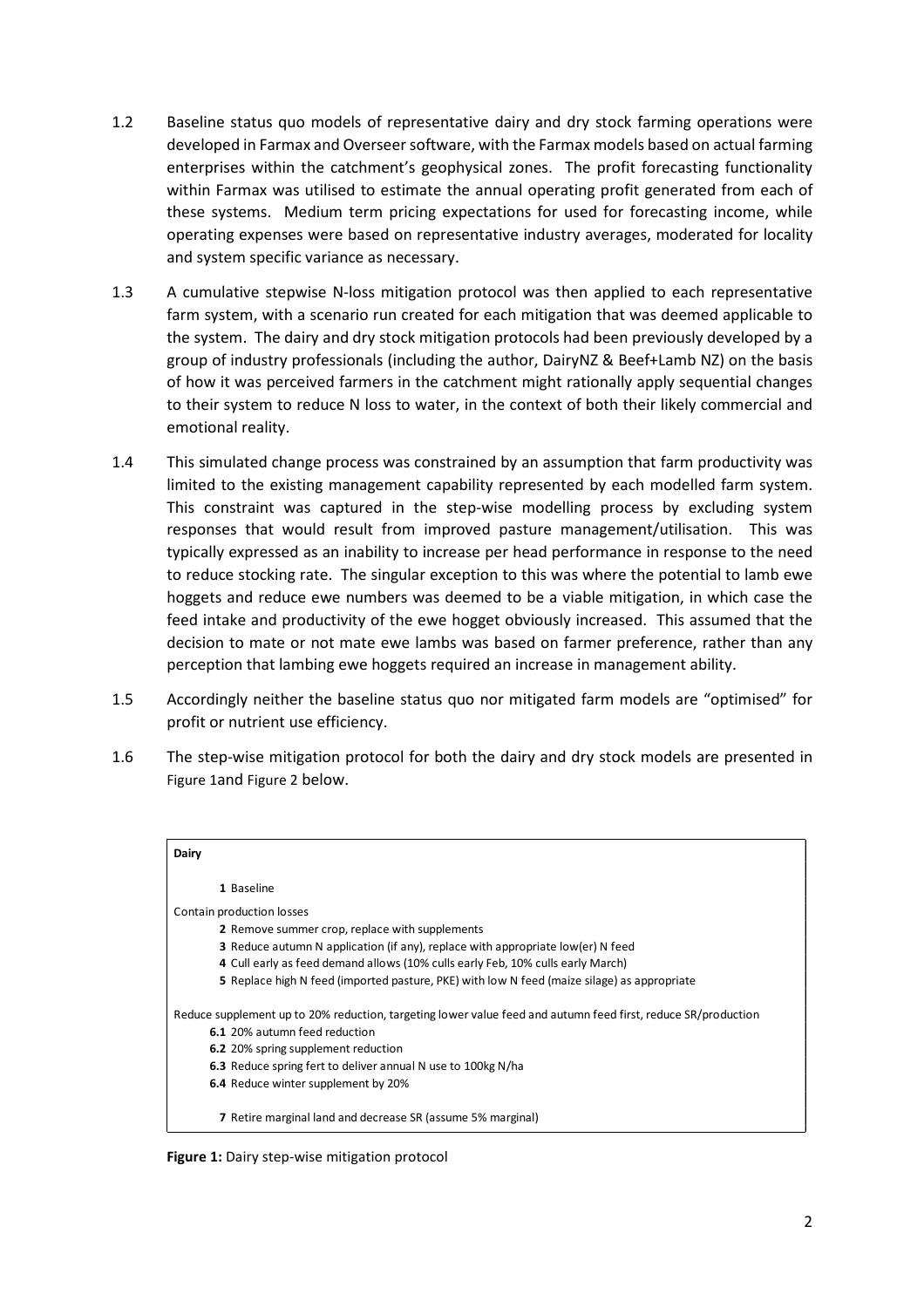- 1.7 This process resulted in series of paired Farmax and Overseer outputs that could be analysed for changes in N leaching to water and financial performance (as measured by operating profit).
- 1.8 This output could then be utilised to derive the quantitative relationship between the application of likely sequential mitigations on farm systems and farm operating profit.

| <b>Drystock</b> |                                                                                                                                                                                                                                                                                                           |
|-----------------|-----------------------------------------------------------------------------------------------------------------------------------------------------------------------------------------------------------------------------------------------------------------------------------------------------------|
|                 | 1 Baseline                                                                                                                                                                                                                                                                                                |
|                 | 2 Reduce N that supports capital livestock (i.e. primarily maintenance feed demand)<br><b>3</b> Reduce winter cropping providing it doesn't affect dairy support enteprise (if any)<br>4 Lamb hoggets and decrease ewe numbers                                                                            |
|                 | Decrease dairy young stock (R1, R2), replace with bulls or steers as appropriate. For sole dairy support system, remove<br>5 calf grazing (R1) only.<br>6 Remove wintering dairy cows. Increase other stock numbers<br>7 Graze any dry hoggets off<br>8 Increase sheep: cattle ratio - limit of 70% sheep |

**Figure 2:** Drystock step-wise mitigation protocol

1.9 A total of 7 representative dairy models and 36 representative dry stock models were developed to cover the sector spread within the geophysical zones in the catchment. Each model was then run through the entire step-wise mitigation protocol. This resulted in 54 dairy scenarios and 111 dry stock scenarios in addition to the baseline models. A total of paired 208 Farmax and Overseer files were created.

#### **2. Establishment of baseline models**

#### *2.1 Dairy systems*

- 2.1.1 Dairy farm activity was identified via BOPRC data to have the potential to occur within 7 geophysical zones – 6 zones where dairying currently or recently occurred and one zone where future land use change to dairy was considered viable
- 2.1.2 Analysis of the "current areas" of milking platform (including effluent and any contiguous cropping areas to support dry or milking dairy cows) of Rotorua dairy farms was undertaken to establish an appropriate average size for the seven dairy farm models developed. Utilising the most accurate data available to the author, the average size of milking platform in the Rotorua area comprised 219ha (range 48ha to 633ha). As discussed with DairyNZ, this average milking platform was to be used as the basis for the baseline Farmax models generated for the seven representative dairy systems modelled.
- 2.1.3 Real farms that DairyNZ and the author agreed as being the most representative of all farms in each identified geo-physical zone were then modelled in Farmax as they currently exist. This was possible for five of the geo-physical zones, being Al1, Pu1H, Po1H, Po2H and Pu2. Where replacement yearling heifers were grazed on contiguous land owned by the farm that wasn't milked off, heifers were treated as being grazed off farm for the purposes of modelling,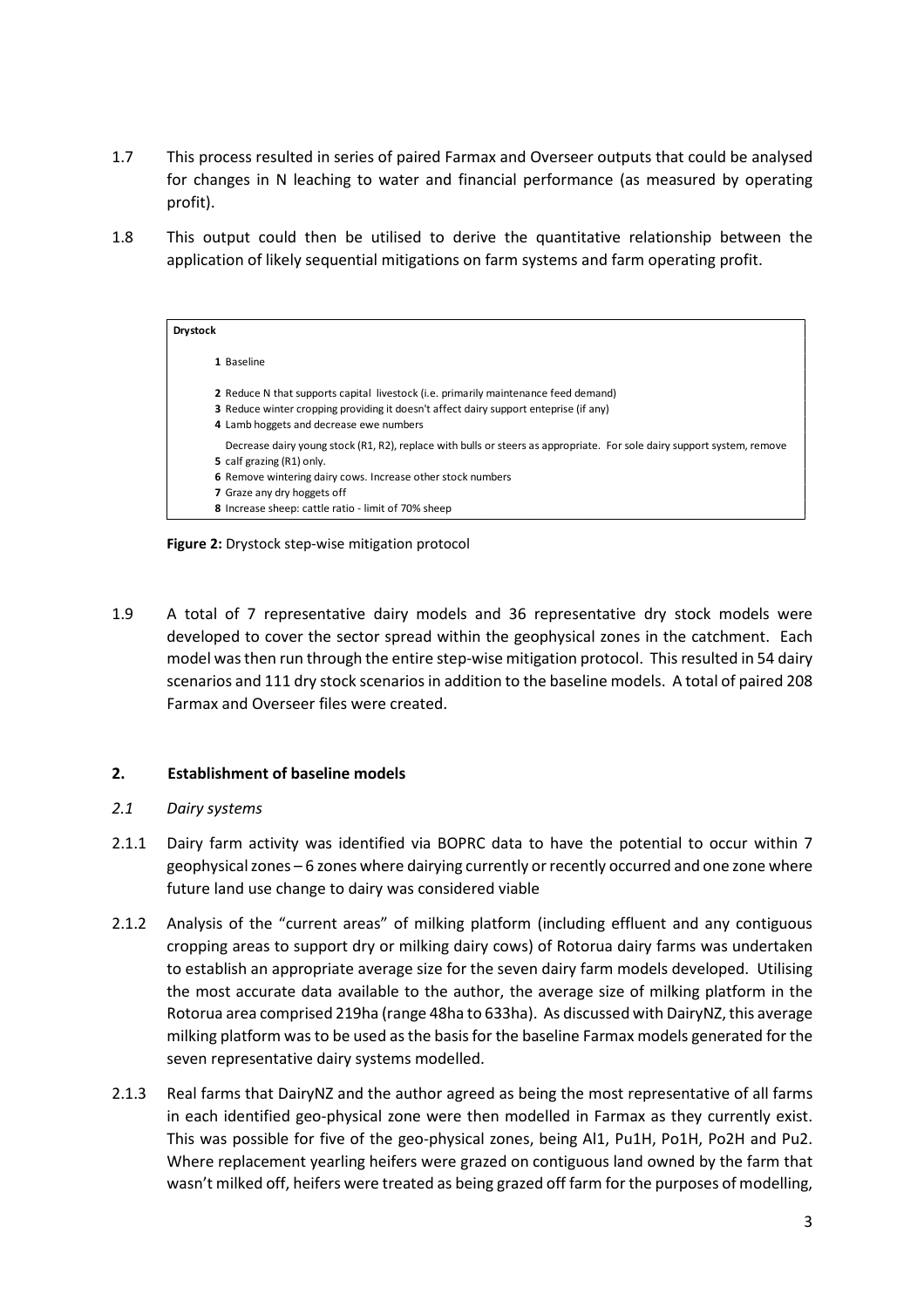given dairy heifer grazing is captured in the drystock systems modelling. Land area was then increased up to or down to 219ha (with associated activities like silage making and cropping pro-rated accordingly) utilising the "scale" function in Farmax. Stock numbers and pasture management were then scaled up or down, again utilising the "scale" functionality in Farmax, to deliver identical level of feasibility. Systems were then reviewed to ensure stocking rates and per cow production were consistent with the original farm systems.

- 2.1.4 Hypothetical farms were then created for the Re1 and Pu1L zones. For the Re1 zone, where there had previously been dairying activity up until 2007, a model was created based on real historical farm performance to derive pasture growth parameters. The farm system was then adjusted to reflect reasonable changes that were likely to have occurred with the production system in the intervening 7 years.
- 2.1.5 For the Pu1L zone, where no singular dairying enterprise exists but such future activity was deemed feasible, pasture growth parameters were derived based on an average between the Re1 and Pu1H models, subsequently adjusted to ensure relativity with the Pu2 pasture growth model and altitude differences with Re1. This pasture growth curve was then applied to the Re1 model (given the physical characteristics would be similar) and the production system adjusted to reflect the higher summer pasture growth.
- 2.1.6 Note that average slope for Pu2, is >13°, based on the actual data from what is recognised as the steepest farm in the catchment.
- 2.1.7 Cost and revenue assumptions used for forecasting the financial performance of these systems in Farmax were primarily based off the 2012/13 Central Plateau Owner-Operator benchmark from DairyBase data. Where necessary, these were moderated to reflect justifiable deviations from the benchmark average within specific farm models, predominantly the Pu2 geophysical zone. This essentially resulted in two sets of broad financial assumptions; one specific to the dairy activity in the Pu2 zone (which supports a more extensive and lower production dairy system) and one for the remainder of the dairy farm systems, which were considered more homogeneous in nature.
- 2.1.8 These operating cost structures were used to create two "Farmax expense plans" which were then applied consistently across the models based on their underlying system parameters.
- 2.1.9 A milk price of \$6/kg MS was used for determining dairy farm milk revenue, while an appropriate medium term price expectation for manufacturing beef was applied to the normal seasonal schedule distributions in Farmax. The milk price used reflected both the nominal average Fonterra milk price (\$6.07/kg MS)<sup>1</sup> for the period 2006/07 through 2014/15 and the fact that the real (CPI adjusted) NZ milk price since 1975 is just under \$6/kg MS<sup>2</sup>.
- 2.1.10 All of the financial assumptions are summarised in Appendix 1 below.
- 2.1.11 These baseline farm systems were then modelled in Overseer™6.1.3, utilising geophysical data representative of the midpoint of the rainfall bands of the geophysical zones to assign appropriate climate data to the models. Soil orders, rather than individual soil types, were utilised to allocate soil characteristics in Overseer, with the exception of anion storage

 $\overline{\phantom{0}}$ 

<sup>&</sup>lt;sup>1</sup> Source: interest.co.nz and Fonterra Cooperative Group Ltd

<sup>2</sup> LIC, BERL 2015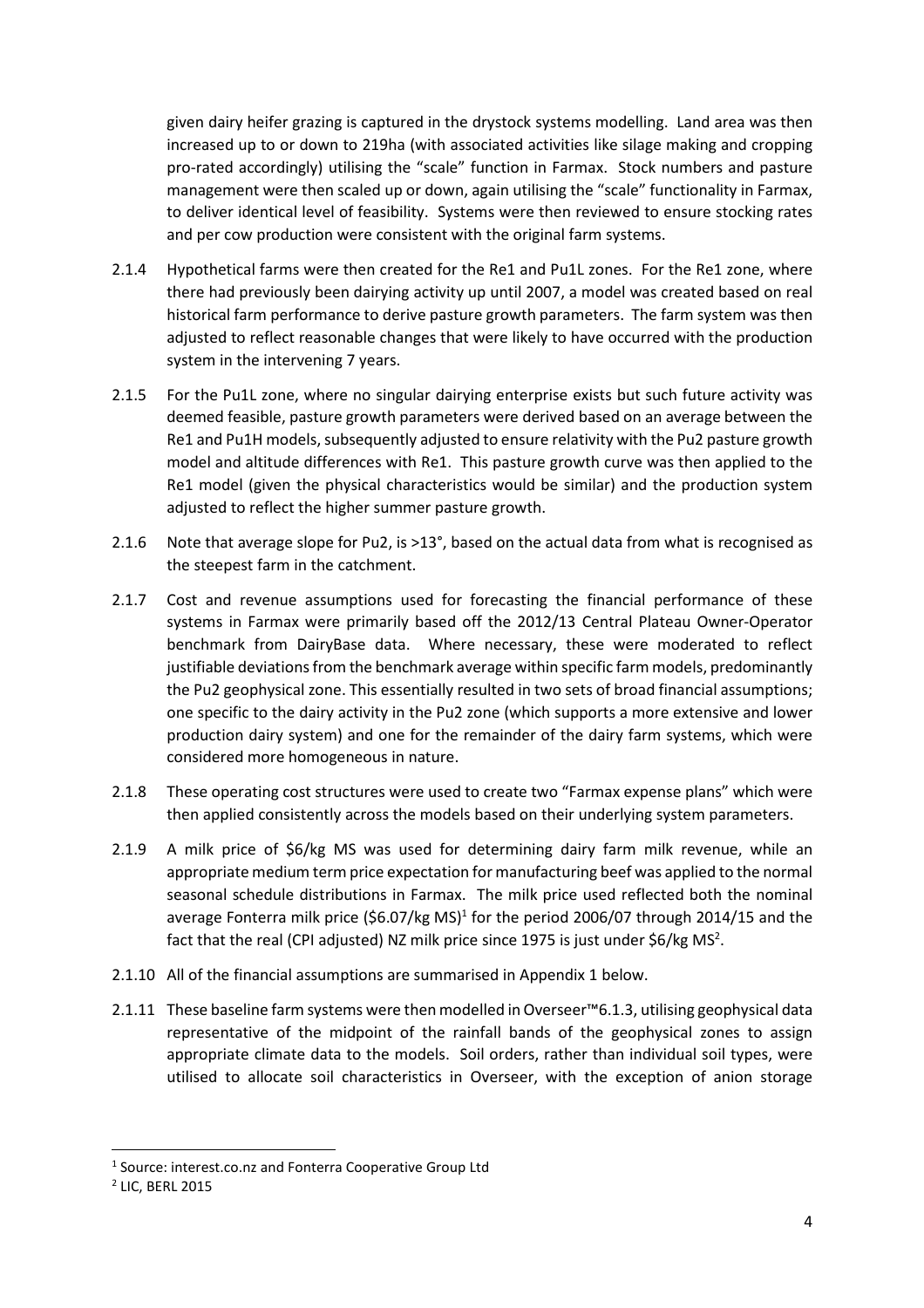capacity ("ASC"), which was manually input to reflect local conditions specific to each farm model.

#### *2.2 Drystock systems*

 $\overline{\phantom{0}}$ 

- 2.2.1 Given the significant number of possible combinations of operating system and geo-physical zone within the Rotorua catchment, a simplified process was undertaken to derive representative models for each combination.
- 2.2.2 Three real farms were modelled in Farmax to derive both realistic pasture growth curves for areas of differing slope within the catchment and physical performance parameters for three base operating policies – sheep & beef cattle, sheep and dairy support and dairy support. These were then applied across all six geo-physical zones and two slope classes by way of a varying pasture growth curve for each slope and soil & rain interaction. The models were also adjusted on the basis of an assumption that the wintering of dairy cows only occurs where average slope is <16°, beef cows replace beef finishing as a policy above 16° and that the mowable area comprised no more than 15% of total farm area for properties with >16° average slope. This resulted in six different representative farm systems for the catchment.

|                                   | Sheep/Beef ("SB")    | Sheep/Dairy ("SD")   | Dairy Support ("DS") |
|-----------------------------------|----------------------|----------------------|----------------------|
| Slope low                         | <b>Breeding ewes</b> | <b>Breeding ewes</b> | Dairy heifers        |
| $($ < 16 $^{\circ}$ ) $($ "L" $)$ | Beef cattle for      | Dairy heifers        | Wintering dairy cows |
|                                   | finishing            | Wintering dairy cows |                      |
| Slope high                        | <b>Breeding ewes</b> | Breeding ewes        | Dairy heifers        |
| $(>16°)$ ("H")                    | Beef cows            | Dairy heifers        |                      |
|                                   |                      |                      |                      |

**Table 2:** Livestock policies modelled for the representative farm models

2.2.3 Beef+Lamb NZ data for Class 3, 4and 5 farms from the 2014/15 Beef + Lamb Economic Service Sheep & Beef Farm Survey was then used to set both the modal property size and to inform the operating expense parameters used in Farmax<sup>3</sup> for the low and high slope class non-dairy support sheep & cattle farm models for the Rotorua catchment, as presented in Table 3 below. For the dairy support properties, due to their small size and specialist activity, both sets of parameters were adapted from Class 5 Beef+Lamb NZ survey data and then moderated where applicable using actual farm data from the catchment used as the basis of the models. The operating cost structures were used to create four "Farmax expense plans" which were then applied consistently across the models based on their underlying system parameters.

<sup>&</sup>lt;sup>3</sup> Farmax defaults, adjusted by the author for local market conditions were used for variable farm expenses determined by functionality in the Farmax model (such as crop costs, direct stock expenses etc)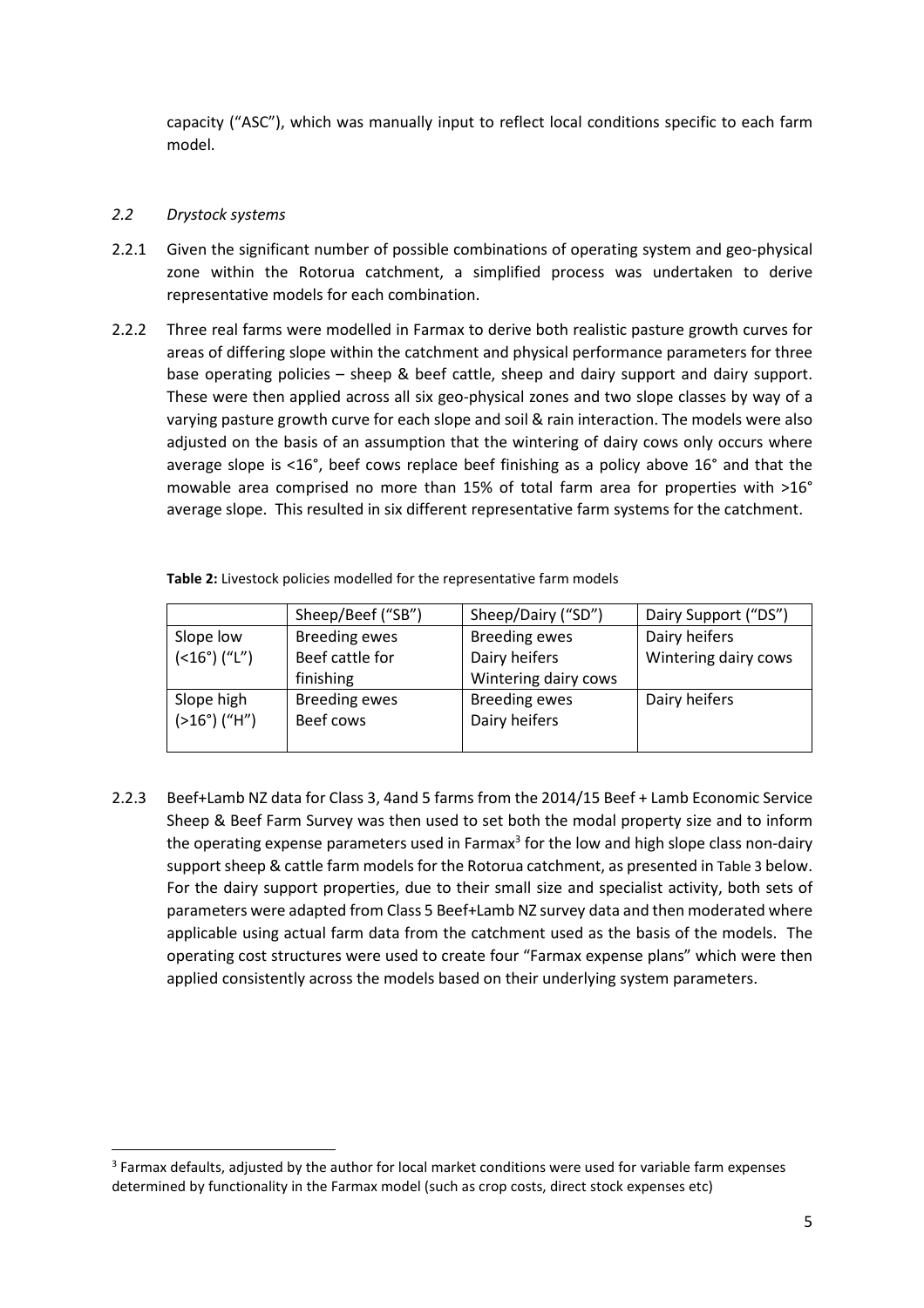**Table 3:** Source of representative model farm size and operating cost structure ("Farmax expense plans")

|                                             | Sheep/Beef ("SB")          | Sheep/Dairy ("SD")         | Dairy Support ("DS")  |
|---------------------------------------------|----------------------------|----------------------------|-----------------------|
| Slope low<br>$($ < 16 $^{\circ}$ ) $($ "L") | <b>BLES Class 4 survey</b> | <b>BLES Class 5 survey</b> | BLES Class 5 survey,  |
| Slope high<br>$(>16°)$ ("H")                | <b>BLES Class 3 survey</b> | <b>BLES Class 4 survey</b> | Perrin Ag Consultants |

- 2.2.4 Medium term revenue expectations were applied to the normal seasonal schedule distributions in Farmax for sheep meat (\$5.50/kg), beef (\$4.20/kg base price) and wool (\$3.40/kg). These are summarised, along with the operating expense parameters and how they were applied, in Appendix 2 to Appendix 6 below. Note that analysis was also completed for a second base beef price (\$3.75/kg).
- 2.2.5 These baseline farm systems were then modelled in Overseer™6.1.3, utilising geophysical data representative of the midpoint of the rainfall bands of the geophysical zones. As with the dairy farm models, soil orders, rather than individual soil types, were utilised to allocate soil characteristics in Overseer, with the exception of anion storage capacity ("ASC"), which was manually input to reflect local conditions specific to each farm model.
- 2.2.6 We note that no deer farm systems were modelled. Deer were excluded from the project brief due to the small proportion of deer that are farmed in the catchment as a proportion of other drystock systems. We note, however, that the economic outcomes from lowering nitrate leaching from a deer farm system was modelled in the BOPRC funded 2014 NDA Impact Analysis Project.

#### **PERRIN AG CONSULTANTS LTD**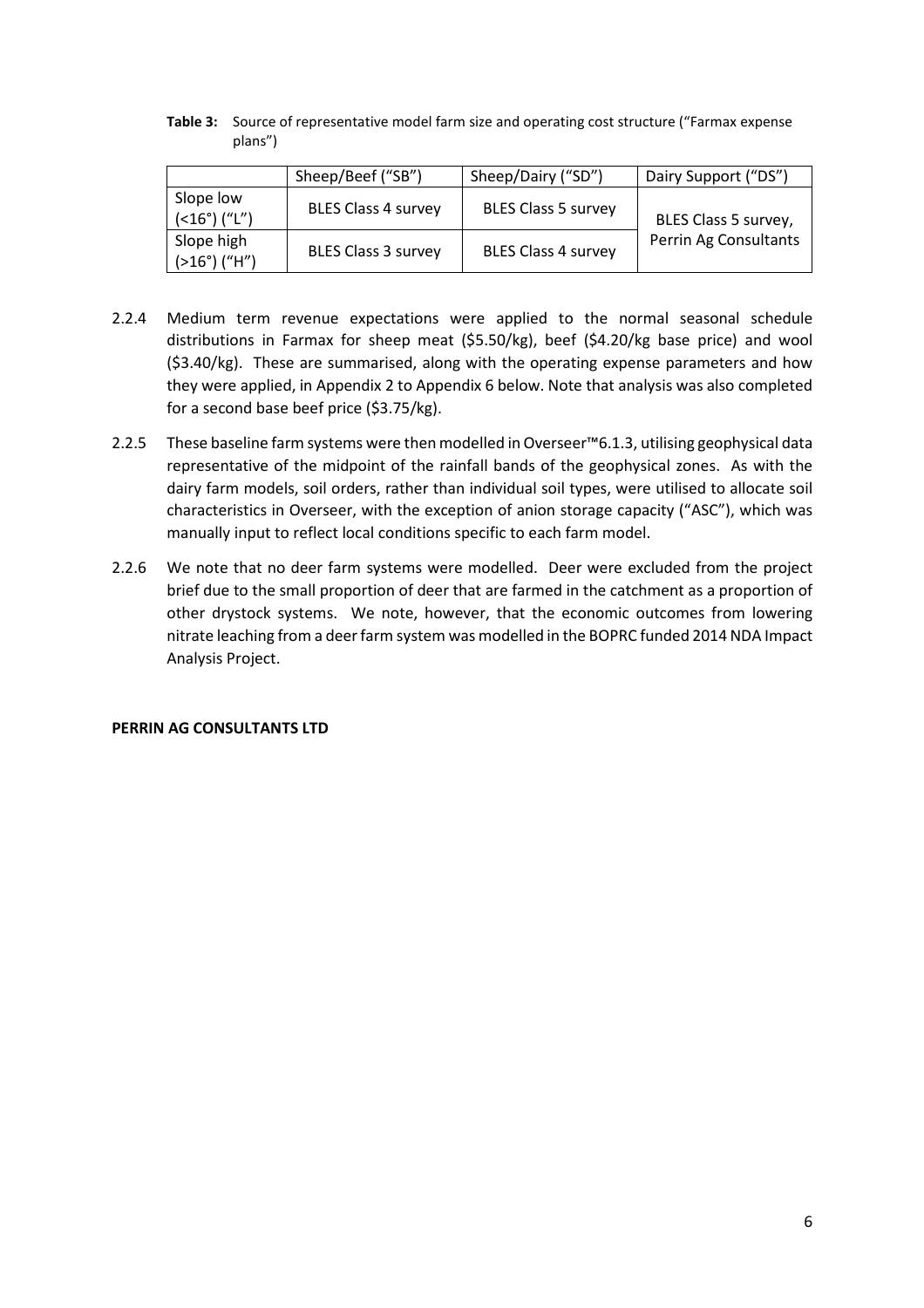## **Appendix 1:** Dairy operating expense assumptions

| <b>Expense item</b>   | <b>Applied</b> | All except PU2 | Pu <sub>2</sub> |
|-----------------------|----------------|----------------|-----------------|
| Wages                 | /cow           | \$<br>256.00   | \$256.00        |
| Management Wage       | /cow           | \$<br>105.00   | \$105.00        |
| Electricity           | /cow           | \$<br>42.00    | \$42.00         |
| Fertiliser (Excl. N)  | /kg MS         | \$<br>0.51     | \$<br>0.64      |
| Weed & Pest           | /ha            | \$<br>34.00    | \$.<br>34.00    |
| Vehicles              | /ha            | \$<br>169.00   | \$.<br>40.00    |
| Fuel                  | /ha            | \$<br>73.00    | \$37.00         |
| R&M Land & Buildings  | /ha            | \$<br>274.00   | \$147.00        |
| R&M Plant & Equipment | /ha            | \$<br>72.00    | \$46.00         |
| Freight               | /cow           | \$<br>23.00    | Ś.<br>23.00     |
| Administration        | /ha            | \$<br>142.00   | \$142.00        |
| Insurance             | /ha            | \$<br>62.00    | \$40.00         |
| <b>ACC</b>            | /ha            | \$<br>21.00    | 21.00<br>Ś.     |
| Rates                 | /ha            | \$<br>107.00   | \$63.00         |
| Depreciation          | /ha            | \$<br>317.00   | \$237.00        |

**Source 1:** DairyBase 2012/13 Central Plateau Owner Operator Survey

| <b>Animal Health Costs</b><br>× |          |  |  |  |  |  |
|---------------------------------|----------|--|--|--|--|--|
| <b>Stock Class</b>              | \$/hd/yr |  |  |  |  |  |
| <b>Heifer Calf</b>              | 35.00    |  |  |  |  |  |
| 1-Year Heifer                   | 35.00    |  |  |  |  |  |
| 2-Year Heifer                   | 67.50    |  |  |  |  |  |
| Cow                             | 67.50    |  |  |  |  |  |
| <b>Bull Calf</b>                | 18.00    |  |  |  |  |  |
| 1-Year Bull                     | 8.00     |  |  |  |  |  |
| 2-Year Bull                     | 7.00     |  |  |  |  |  |
| Bull                            | 20.00    |  |  |  |  |  |

**Source 2:** Farmax 2014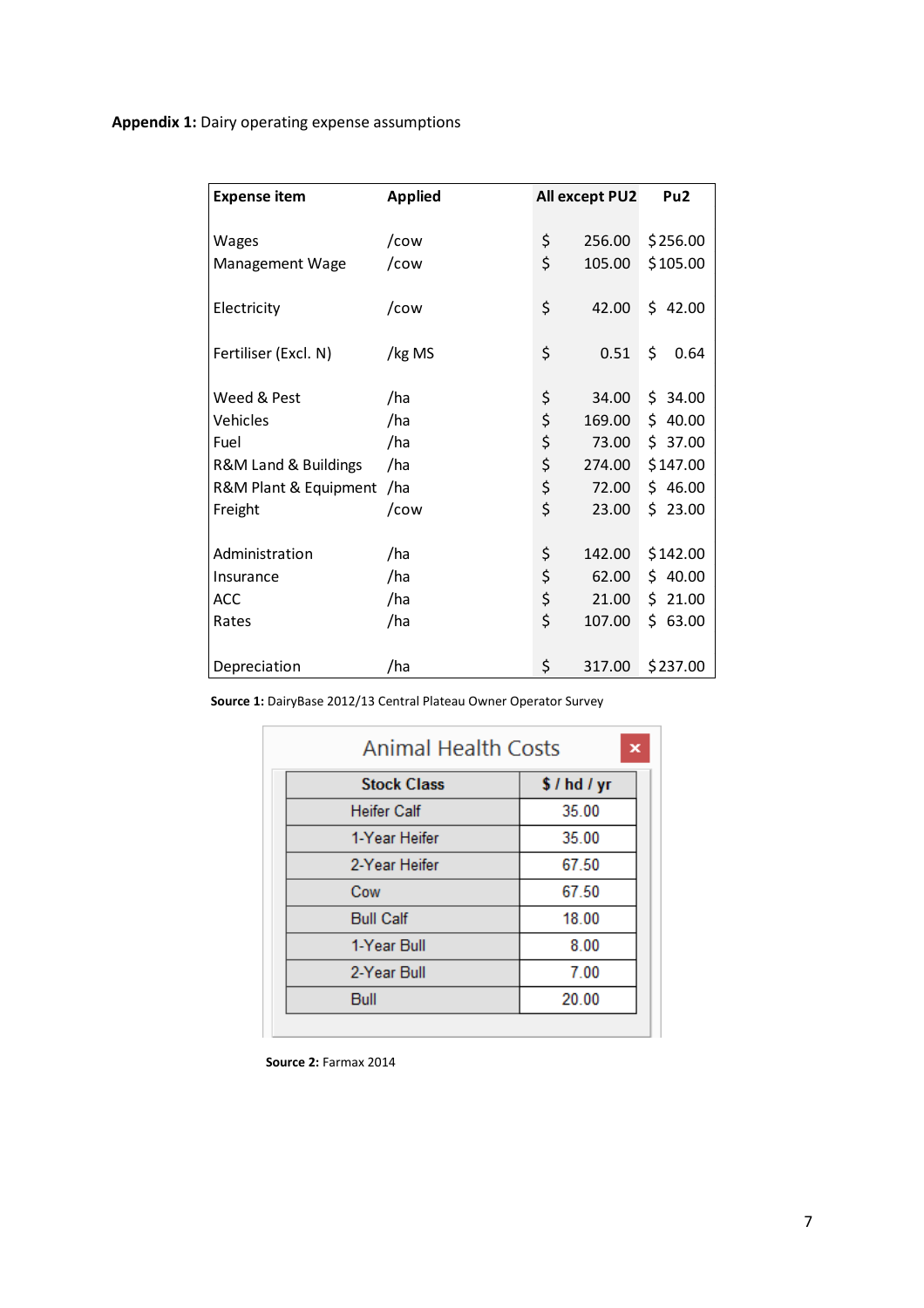| <b>Breeding Costs</b><br>× |               |  |  |  |  |  |  |
|----------------------------|---------------|--|--|--|--|--|--|
| 25.00                      | \$/submission |  |  |  |  |  |  |
| 250.00                     | \$/submission |  |  |  |  |  |  |
| 50.00                      | \$/submission |  |  |  |  |  |  |
|                            |               |  |  |  |  |  |  |

**Source:** Farmax 2014

|  | Nitrogen Fertiliser | ×    |           |  |
|--|---------------------|------|-----------|--|
|  | Nitrogen Cost       | 1.80 | \$/kg N   |  |
|  |                     | 828  | \$/t Urea |  |

**Source:** Perrin Ag Consultants 2014

|                             | Regrassing |    |        |
|-----------------------------|------------|----|--------|
| Regrassing cost (\$/ha) 600 |            |    |        |
|                             |            | ок | Cancel |

**Source:** Perrin Ag Consultants 2014

| <b>FARMAX</b><br>YOUR ADVANTAGE | Dairy feed assumptions |              |                  |                   |           |                      |                   |                        |         |
|---------------------------------|------------------------|--------------|------------------|-------------------|-----------|----------------------|-------------------|------------------------|---------|
|                                 |                        |              | <b>Unit Size</b> | <b>Dry Matter</b> | Energy    | <b>Default Yield</b> | <b>Cash Price</b> | <b>Production Cost</b> |         |
| <b>Name</b>                     | <b>Class</b>           | <b>Units</b> | kg/unit          | $\%$              | MJME/kgDM | units/ha             | \$                | \$/ha                  | \$/unit |
| Pasture Silage                  | Conserved              | tonnes DM    | 1,000            | 100               | 10.0      | 2.0                  | 210.00            | 450.00                 |         |
| Maize Silage                    | Harvested Crop         | tonnes DM    | 1,000            | 100               | 10.8      | 22.0                 | 320.00            | 3,600.00               |         |
| Annual ryegrass                 | Grazed Crop            | tonnes DM    | 1,000            | 100               | 12.5      |                      |                   | 1,200.00               |         |
| Kale                            | Grazed Crop            | tonnes       | 1,000            | 100               | 11.5      | 13.0                 |                   | 1,259.00               |         |
| Swedes                          | Grazed Crop            | tonnes DM    | 1,000            | 100               | 12.8      | 15.0                 |                   | 1,259.00               |         |
| Turnips                         | Grazed Crop            | tonnes DM    | 1,000            | 100               | 12.0      | 12.0                 |                   | 1,259.00               |         |
| Maize Silage bought             | Bought                 | tonnes DM    | 1,000            | 100               | 10.8      | 22.0                 | 320.00            | 2,700.00               | 60.00   |
| Palm Kernel                     | Bought                 | tonnes       | 1,000            | 90                | 11.0      |                      | 250.00            |                        |         |
| Pasture Silage bought           | Bought                 | tonnes DM    | 1,000            | 100               | 10.0      | 2.0                  | 340.00            |                        | 110.00  |
| PKE with Canola                 | <b>Bought</b>          | tonnes DM    | 1,000            | 90                | 12.0      |                      | 380.00            |                        |         |
| Calf Meal                       | Calf Feed              | tonnes       | 1.000            | 89                | 13.0      |                      | 650.00            |                        |         |
| Colostrum/Milk                  | Calf Feed              | litres       |                  | 100               | 3.2       |                      |                   |                        |         |
| Milk Replacer                   | Calf Feed              | litres       |                  | 100               | 3.2       |                      | 0.40              |                        |         |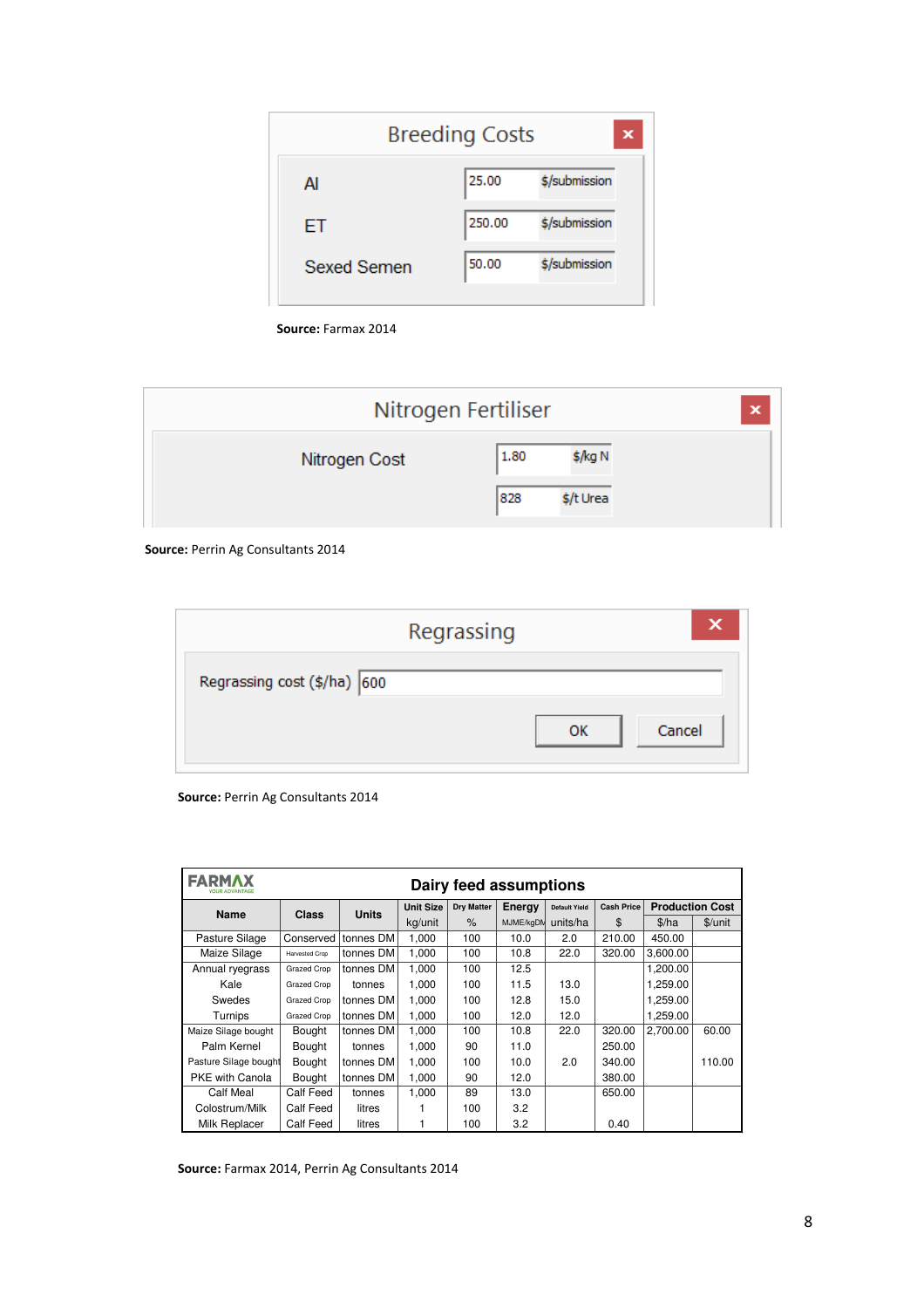## **Appendix 2:** Sheep revenue assumptions for a \$5.50/kg base schedule

| <b>FARMAX</b><br>Sheep Prices Prices / kg for Rotorua<br>YOUR ADVANTAGE |          |      |      |      |             |      |      |      |      |      |      |      |
|-------------------------------------------------------------------------|----------|------|------|------|-------------|------|------|------|------|------|------|------|
|                                                                         |          |      |      |      | Prices / kg |      |      |      |      |      |      |      |
| Works (\$/kg Cwt)                                                       | $\Omega$ | N    | D    | J    | F           | M    | A    | M    | J    | J    | A    | S    |
| 17 kg PM Lamb                                                           | 6.16     | 6.00 | 5.50 | 5.12 | 5.01        | 4.95 | 5.01 | 5.22 | 5.45 | 5.61 | 5.89 | 6.11 |
| 24 kg Sheep                                                             | 2.96     | 2.76 | 2.53 | 2.35 | 2.25        | 2.33 | 2.50 | 2.46 | 2.72 | 2.80 | 2.94 | 3.11 |
| Store (\$/kg Lwt)                                                       | $\Omega$ | N    | D    | J.   | F           | M    | A    | M    | J    | J    | A    | S    |
| Ewe Lamb                                                                | 2.59     | 2.52 | 2.25 | 2.15 | 2.15        | 2.13 | 2.15 | 2.25 | 2.29 | 2.41 | 2.59 | 2.75 |
| Ewe Hogget                                                              | 2.83     | 2.82 | 2.64 | 2.46 | 2.20        | 1.98 | 1.90 | 1.83 | 1.96 | 2.24 | 2.71 | 2.81 |
| MA Ewe                                                                  | 2.22     | 2.22 | 2.04 | 1.43 | 1.40        | 1.39 | 1.40 | 1.46 | 1.58 | 1.68 | 2.06 | 2.14 |
| Ram Lamb                                                                | 2.77     | 2.64 | 2.37 | 2.30 | 2.25        | 2.23 | 2.25 | 2.35 | 2.40 | 2.52 | 2.77 | 2.87 |
| Ram Hogget                                                              | 4.25     | 4.38 | 4.29 | 2.51 | 2.50        | 2.57 | 2.85 | 3.03 | 3.21 | 3.37 | 3.65 | 3.85 |
| MA Ram                                                                  | 7.45     | 7.25 | 7.59 | 8.34 | 8.51        | 8.61 | 8.91 | 8.36 | 8.17 | 7.80 | 7.77 | 7.57 |
| Wether Lamb                                                             | 2.71     | 2.58 | 2.37 | 2.25 | 2.20        | 2.18 | 2.20 | 2.30 | 2.34 | 2.47 | 2.71 | 2.81 |
| <b>Wether Hogget</b>                                                    | 2.34     | 2.22 | 2.04 | 1.94 | 2.05        | 2.03 | 2.00 | 2.19 | 2.34 | 2.52 | 2.59 | 2.44 |
| <b>MA Wether</b>                                                        | 1.97     | 2.04 | 1.76 | 1.59 | 1.80        | 1.83 | 1.85 | 1.67 | 1.74 | 1.80 | 1.82 | 1.71 |

| <b>FARMAX</b><br>YOUR ADVANTAGE | <b>Sheep Prices Charges for Rotorua</b> |                   |         |         |  |  |  |
|---------------------------------|-----------------------------------------|-------------------|---------|---------|--|--|--|
| <b>Charges</b>                  |                                         |                   |         |         |  |  |  |
|                                 | <b>Transport</b>                        | <b>Commission</b> | Headage | Killing |  |  |  |
|                                 | \$/head                                 | % of gross        | \$/head | \$/head |  |  |  |
| Purchases                       | 1.50                                    |                   |         |         |  |  |  |
| <b>Store Sales</b>              |                                         | 5.50              |         |         |  |  |  |
| <b>Works Sales</b>              |                                         |                   |         | 2.00    |  |  |  |

| <b>FARMAX</b><br>YOUR ADVANTAGE | <b>Sheep Prices Relativities for Rotorua</b> |      |      |      |      |      |      |      |      |      |      |      |
|---------------------------------|----------------------------------------------|------|------|------|------|------|------|------|------|------|------|------|
|                                 | <b>Relativities</b>                          |      |      |      |      |      |      |      |      |      |      |      |
| Works (/kg Cwt)                 | $\circ$                                      | N    | D    | J    | F    | М    | A    | M    | J    | J    | A    | S    |
| 17 kg PM Lamb                   | 1.00                                         | 1.00 | 1.00 | 1.00 | 1.00 | 1.00 | 1.00 | 1.00 | 1.00 | 1.00 | 1.00 | 1.00 |
| 24 kg Sheep                     | 0.48                                         | 0.46 | 0.46 | 0.46 | 0.45 | 0.47 | 0.50 | 0.47 | 0.50 | 0.50 | 0.50 | 0.51 |
| Store (/kg Lwt)                 | O                                            | N    | D    | J    | F    | М    | A    | M    | J    | J    | A    | S    |
| Ewe Lamb                        | 0.42                                         | 0.42 | 0.41 | 0.42 | 0.43 | 0.43 | 0.43 | 0.43 | 0.42 | 0.43 | 0.44 | 0.45 |
| Ewe Hogget                      | 0.46                                         | 0.47 | 0.48 | 0.48 | 0.44 | 0.40 | 0.38 | 0.35 | 0.36 | 0.40 | 0.46 | 0.46 |
| MA Ewe                          | 0.36                                         | 0.37 | 0.37 | 0.28 | 0.28 | 0.28 | 0.28 | 0.28 | 0.29 | 0.30 | 0.35 | 0.35 |
| Ram Lamb                        | 0.45                                         | 0.44 | 0.43 | 0.45 | 0.45 | 0.45 | 0.45 | 0.45 | 0.44 | 0.45 | 0.47 | 0.47 |
| Ram Hogget                      | 0.69                                         | 0.73 | 0.78 | 0.49 | 0.50 | 0.52 | 0.57 | 0.58 | 0.59 | 0.60 | 0.62 | 0.63 |
| <b>MA Ram</b>                   | 1.21                                         | 1.21 | 1.38 | 1.63 | 1.70 | 1.74 | 1.78 | 1.60 | 1.50 | 1.39 | 1.32 | 1.24 |
| <b>Wether Lamb</b>              | 0.44                                         | 0.43 | 0.43 | 0.44 | 0.44 | 0.44 | 0.44 | 0.44 | 0.43 | 0.44 | 0.46 | 0.46 |
| <b>Wether Hogget</b>            | 0.38                                         | 0.37 | 0.37 | 0.38 | 0.41 | 0.41 | 0.40 | 0.42 | 0.43 | 0.45 | 0.44 | 0.40 |
| <b>MA Wether</b>                | 0.32                                         | 0.34 | 0.32 | 0.31 | 0.36 | 0.37 | 0.37 | 0.32 | 0.32 | 0.32 | 0.31 | 0.28 |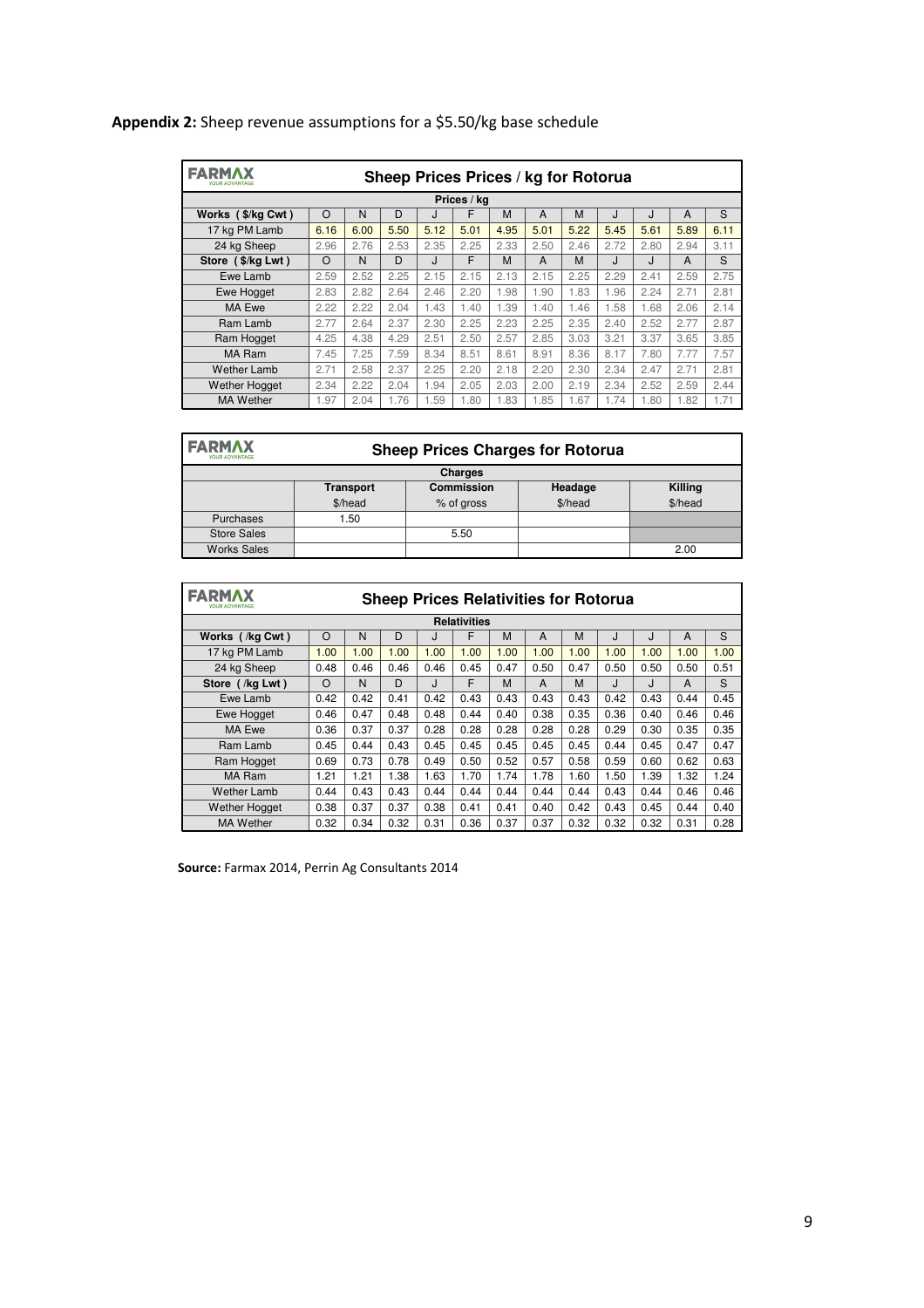| <b>FARMAX</b><br>YOUR ADVANTAGE |          | <b>Bull Beef Prices Prices / kg for Rotorua</b> |      |      |      |      |      |      |      |      |      |      |
|---------------------------------|----------|-------------------------------------------------|------|------|------|------|------|------|------|------|------|------|
| Prices / kg                     |          |                                                 |      |      |      |      |      |      |      |      |      |      |
| Works (\$/kg Cwt)               | O        | N                                               | D    | IJ   | F    | M    | A    | M    | IJ   | IJ   | A    | S    |
| 295 kg M Bull                   | 4.54     | 4.37                                            | 4.16 | 4.03 | 3.95 | 3.95 | 3.95 | 4.03 | 4.16 | 4.28 | 4.45 | 4.54 |
| Store (\$/kg Lwt)               | $\Omega$ | N                                               | D    | J    | F    | M    | A    | M    | J    | J    | A    | S    |
| R1 Bull                         | 4.81     | 4.32                                            | 3.91 | 3.75 | 3.55 | 2.92 | 2.57 | 2.46 | 2.45 | 2.61 | 2.76 | 2.68 |
| R <sub>2</sub> Bull             | 2.54     | 2.36                                            | 2.29 | 2.14 | 2.05 | 2.01 | 2.01 | 1.98 | 2.00 | 2.23 | 2.45 | 2.45 |
| <b>MA Bull</b>                  | 2.54     | 2.40                                            | 2.29 | 2.14 | 2.05 | 2.01 | 2.01 | 1.98 | 2.00 | 2.23 | 2.49 | 2.45 |

## **Appendix 3:** Bull beef revenue assumptions for a \$4.20/kg base beef schedule

| <b>FARMAX</b><br>YOUR ADVANTAGE | <b>Bull Beef Prices Charges for Rotorua</b> |                   |         |         |  |  |  |  |
|---------------------------------|---------------------------------------------|-------------------|---------|---------|--|--|--|--|
|                                 |                                             | <b>Charges</b>    |         |         |  |  |  |  |
|                                 | <b>Transport</b>                            | <b>Commission</b> | Headage | Killing |  |  |  |  |
|                                 | \$/head                                     | % of gross        | \$/head | \$/head |  |  |  |  |
| Purchases                       | 12.00                                       |                   |         |         |  |  |  |  |
| <b>Store Sales</b>              |                                             | 5.50              |         |         |  |  |  |  |
| <b>Works Sales</b>              |                                             |                   |         | 32.35   |  |  |  |  |

| <b>FARMAX</b><br>YOUR ADVANTAGE | <b>Bull Beef Prices Relativities for Rotorua</b> |      |      |      |      |      |      |      |      |      |      |      |
|---------------------------------|--------------------------------------------------|------|------|------|------|------|------|------|------|------|------|------|
| <b>Relativities</b>             |                                                  |      |      |      |      |      |      |      |      |      |      |      |
| Works (/kg Cwt)                 | $\Omega$                                         | N    | D    | IJ   | F    | M    | A    | M    | J    | IJ   | А    | S    |
| 295 kg M Bull                   | .00                                              | 1.00 | 1.00 | 1.00 | 1.00 | 1.00 | 1.00 | 1.00 | 1.00 | 1.00 | 1.00 | 1.00 |
| Store (/kg Lwt)                 | $\Omega$                                         | N    | D    | IJ   | F    | M    | A    | M    | J    | J    | A    | S    |
| R1 Bull                         | .06                                              | 0.99 | 0.94 | 0.93 | 0.90 | 0.74 | 0.65 | 0.61 | 0.59 | 0.61 | 0.62 | 0.59 |
| R <sub>2</sub> Bull             | 0.56                                             | 0.54 | 0.55 | 0.53 | 0.52 | 0.51 | 0.51 | 0.49 | 0.48 | 0.52 | 0.55 | 0.54 |
| <b>MA Bull</b>                  | 0.56                                             | 0.55 | 0.55 | 0.53 | 0.52 | 0.51 | 0.51 | 0.49 | 0.48 | 0.52 | 0.56 | 0.54 |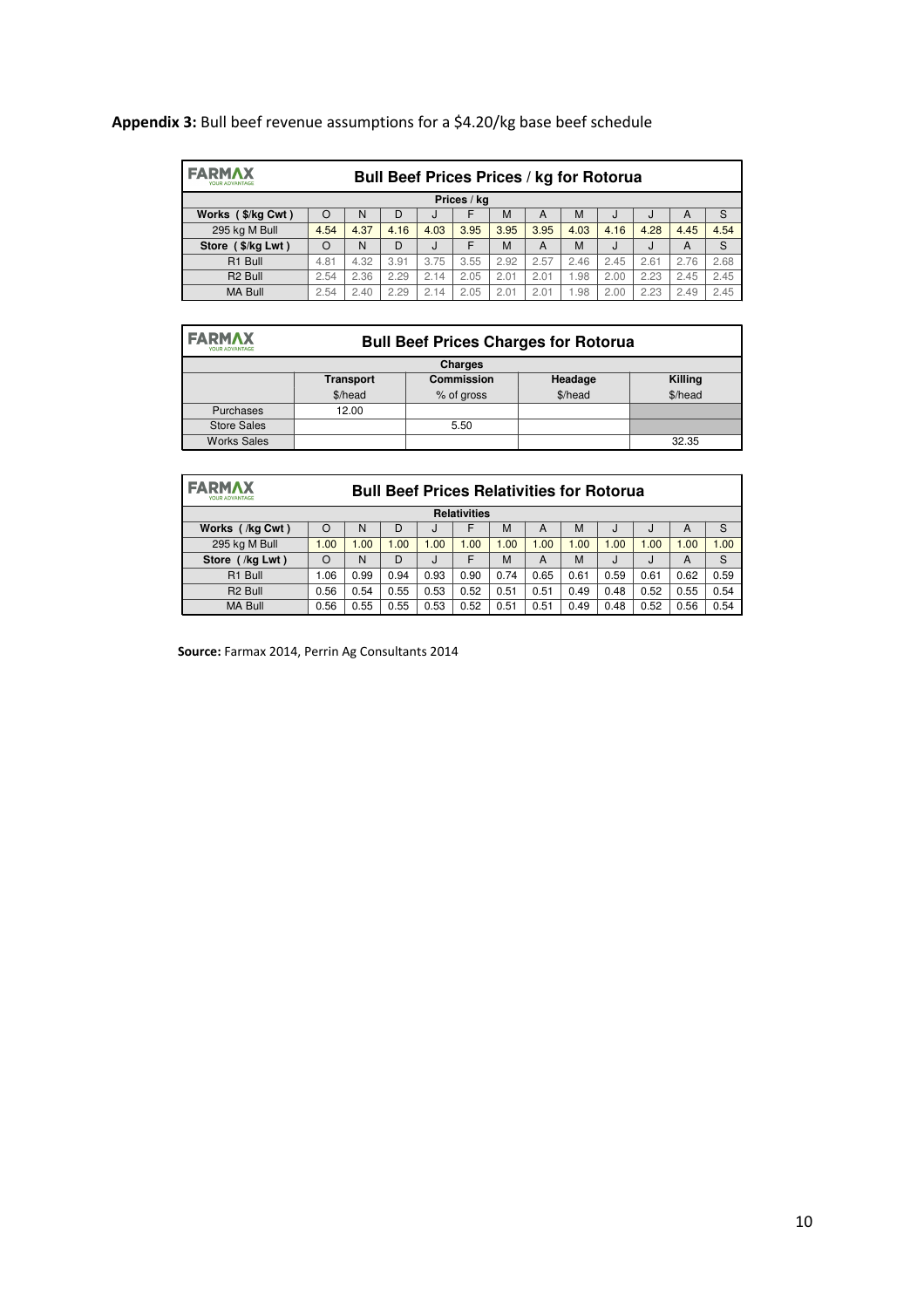| <b>FARMAX</b><br><b>YOUR ADVANTAGE</b> |             |      |      |      |      | Prime Beef Prices Prices / kg for Rotorua |      |      |      |      |      |      |
|----------------------------------------|-------------|------|------|------|------|-------------------------------------------|------|------|------|------|------|------|
|                                        | Prices / kg |      |      |      |      |                                           |      |      |      |      |      |      |
| Works (\$/kg Cwt)                      | $\Omega$    | N    | D    | J    | F    | M                                         | A    | м    | J    | J    | A    | S    |
| 295 kg M Steer                         | 4.74        | 4.52 | 4.35 | 4.18 | 4.13 | 4.09                                      | 4.05 | 4.13 | 4.26 | 4.39 | 4.61 | 4.74 |
| 220 kg LT Heifer                       | 4.69        | 4.43 | 4.22 | 4.13 | 4.05 | 4.01                                      | 3.96 | 4.09 | 4.09 | 4.26 | 4.66 | 4.74 |
| 230 kg M Cow                           | 3.70        | 3.57 | 3.39 | 3.26 | 3.22 | 3.19                                      | 3.12 | 3.14 | 3.37 | 3.51 | 3.73 | 3.75 |
| Store (\$/kg Lwt)                      | $\Omega$    | N    | D    | J.   | F    | M                                         | A    | M    | J.   | J    | A    | S    |
| R1 Heifer                              | 2.75        | 2.62 | 2.52 | 2.42 | 2.40 | 2.41                                      | 2.27 | 2.23 | 2.26 | 2.37 | 2.54 | 2.56 |
| R <sub>2</sub> Heifer                  | 2.56        | 2.53 | 2.48 | 2.34 | 2.23 | 2.13                                      | 2.02 | 1.98 | 2.05 | 2.15 | 2.26 | 2.32 |
| <b>MA Cow</b>                          | 1.90        | 1.95 | 1.83 | 1.67 | 1.78 | 1.68                                      | 1.86 | 1.82 | 1.88 | 1.89 | 1.84 | 1.85 |
| R1 Steer                               | 3.32        | 3.17 | 3.04 | 2.92 | 2.89 | 2.86                                      | 2.71 | 2.64 | 2.64 | 2.77 | 2.95 | 2.94 |
| R <sub>2</sub> Steer                   | 2.80        | 2.58 | 2.52 | 2.38 | 2.36 | 2.29                                      | 2.23 | 2.15 | 2.17 | 2.28 | 2.49 | 2.56 |
| <b>MA Steer</b>                        | 2.70        | 2.49 | 2.39 | 2.30 | 2.27 | 2.25                                      | 2.18 | 2.15 | 2.17 | 2.28 | 2.49 | 2.56 |

## **Appendix 4:** Prime beef revenue assumptions for a \$4.20/kg base beef schedule

| <b>FARMAX</b><br>YOUR ADVANTAGE | <b>Prime Beef Prices Charges for Rotorua</b> |                   |         |         |  |  |  |  |
|---------------------------------|----------------------------------------------|-------------------|---------|---------|--|--|--|--|
|                                 |                                              | <b>Charges</b>    |         |         |  |  |  |  |
|                                 | <b>Transport</b>                             | <b>Commission</b> | Headage | Killing |  |  |  |  |
|                                 | \$/head                                      | % of gross        | \$/head | \$/head |  |  |  |  |
| Purchases                       | 12.00                                        |                   |         |         |  |  |  |  |
| <b>Store Sales</b>              |                                              | 5.50              |         |         |  |  |  |  |
| <b>Works Sales</b>              |                                              |                   |         | 32.35   |  |  |  |  |

| <b>FARMAX</b><br>YOUR ADVANTAGE |                     | <b>Prime Beef Prices Relativities for Rotorua</b> |      |      |      |      |      |      |      |      |      |      |
|---------------------------------|---------------------|---------------------------------------------------|------|------|------|------|------|------|------|------|------|------|
|                                 | <b>Relativities</b> |                                                   |      |      |      |      |      |      |      |      |      |      |
| Works (/kg Cwt)                 | $\circ$             | N                                                 | D    | J    | F    | M    | A    | M    | J    | J    | A    | S    |
| 295 kg M Steer                  | 1.00                | 1.00                                              | 1.00 | 1.00 | 1.00 | 1.00 | 1.00 | 1.00 | 1.00 | 1.00 | 1.00 | 1.00 |
| 220 kg LT Heifer                | 0.99                | 0.98                                              | 0.97 | 0.99 | 0.98 | 0.98 | 0.98 | 0.99 | 0.96 | 0.97 | 1.01 | 1.00 |
| 230 kg M Cow                    | 0.78                | 0.79                                              | 0.78 | 0.78 | 0.78 | 0.78 | 0.77 | 0.76 | 0.79 | 0.80 | 0.81 | 0.79 |
| Store (/kg Lwt)                 | $\Omega$            | N                                                 | D    | J    | F    | M    | A    | M    | J.   | J    | A    | S    |
| R1 Heifer                       | 0.58                | 0.58                                              | 0.58 | 0.58 | 0.58 | 0.59 | 0.56 | 0.54 | 0.53 | 0.54 | 0.55 | 0.54 |
| R <sub>2</sub> Heifer           | 0.54                | 0.56                                              | 0.57 | 0.56 | 0.54 | 0.52 | 0.50 | 0.48 | 0.48 | 0.49 | 0.49 | 0.49 |
| <b>MA Cow</b>                   | 0.40                | 0.43                                              | 0.42 | 0.40 | 0.43 | 0.41 | 0.46 | 0.44 | 0.44 | 0.43 | 0.40 | 0.39 |
| R <sub>1</sub> Steer            | 0.70                | 0.70                                              | 0.70 | 0.70 | 0.70 | 0.70 | 0.67 | 0.64 | 0.62 | 0.63 | 0.64 | 0.62 |
| R <sub>2</sub> Steer            | 0.59                | 0.57                                              | 0.58 | 0.57 | 0.57 | 0.56 | 0.55 | 0.52 | 0.51 | 0.52 | 0.54 | 0.54 |
| <b>MA Steer</b>                 | 0.57                | 0.55                                              | 0.55 | 0.55 | 0.55 | 0.55 | 0.54 | 0.52 | 0.51 | 0.52 | 0.54 | 0.54 |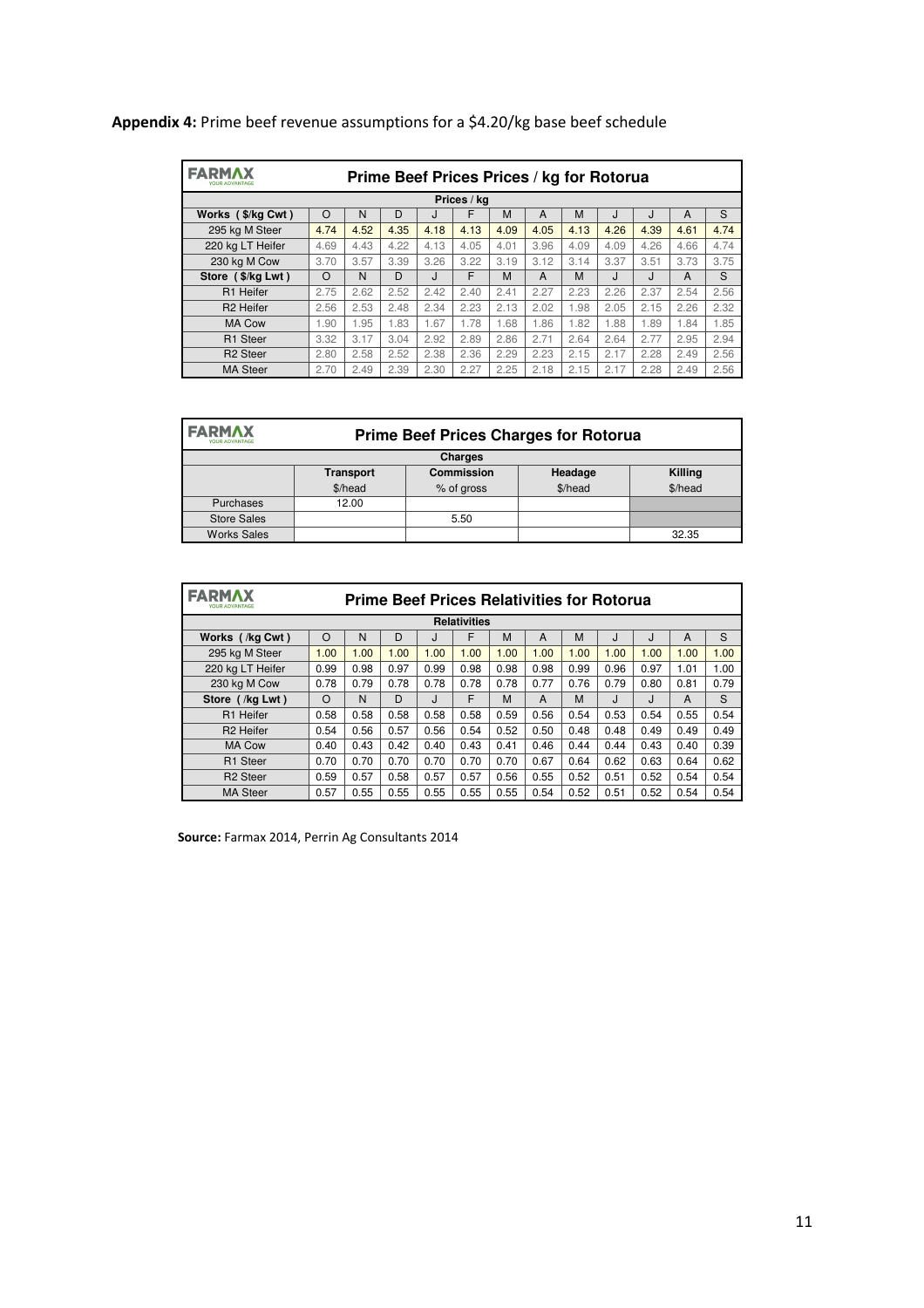## **Appendix 5:** Other drystock revenue assumptions used

| <b>FARMAX</b><br>YOUR ADVANTAGE |                    | Dairy grazing contract |                    |
|---------------------------------|--------------------|------------------------|--------------------|
| Age                             | <b>Grazing Fee</b> | Age                    | <b>Grazing Fee</b> |
| (months)                        | (\$/hd/week)       | (months)               | (\$/hd/week)       |
| $0 - 4$                         | 6.50               | 15                     | 8.50               |
| 5                               | 6.50               | 16                     | 8.50               |
| $6\phantom{1}$                  | 6.50               | 17                     | 8.50               |
| $\overline{7}$                  | 6.50               | 18                     | 8.50               |
| 8                               | 6.50               | 19                     | 8.50               |
| 9                               | 6.50               | 20                     | 8.50               |
| 10                              | 8.50               | 21                     | 8.50               |
| 11                              | 8.50               | 22                     | 28.00              |
| 12                              | 8.50               | 23                     | 28.00              |
| 13                              | 8.50               | $24 +$                 | 28.00              |
| 14                              | 8.50               |                        |                    |

#### **Source:** Perrin Ag Consultants 2014

| <b>FARMAX</b>           | <b>Wool and Velvet Prices</b> |              |  |  |  |  |
|-------------------------|-------------------------------|--------------|--|--|--|--|
|                         | <b>Wool Prices</b>            |              |  |  |  |  |
| Crossbred Lamb          | 3.50                          | \$/kg Greasy |  |  |  |  |
| <b>Crossbred Hogget</b> | 3.60                          | \$/kg Greasy |  |  |  |  |
| <b>Crossbred Adult</b>  | 3.40                          | \$/kg Greasy |  |  |  |  |
| Superfine Lamb          | 9.40                          | \$/kg Greasy |  |  |  |  |
| Superfine Hogget        | 9.40                          | \$/kg Greasy |  |  |  |  |
| Superfine Adult         | 8.45                          | \$/kg Greasy |  |  |  |  |
| <b>Ultrafine Lamb</b>   | 11.16                         | \$/kg Greasy |  |  |  |  |
| <b>Ultrafine Hogget</b> | 11.16                         | \$/kg Greasy |  |  |  |  |
| <b>Ultrafine Adult</b>  | 9.55                          | \$/kg Greasy |  |  |  |  |
|                         | <b>Velvet Prices</b>          |              |  |  |  |  |
| Spiker                  | 40.00                         | \$ / kg      |  |  |  |  |
| 2-year                  | 45.00                         | $$/$ kg      |  |  |  |  |
| Adult                   | 50.00                         | $$/$ kg      |  |  |  |  |

**Source:** Farmax 2014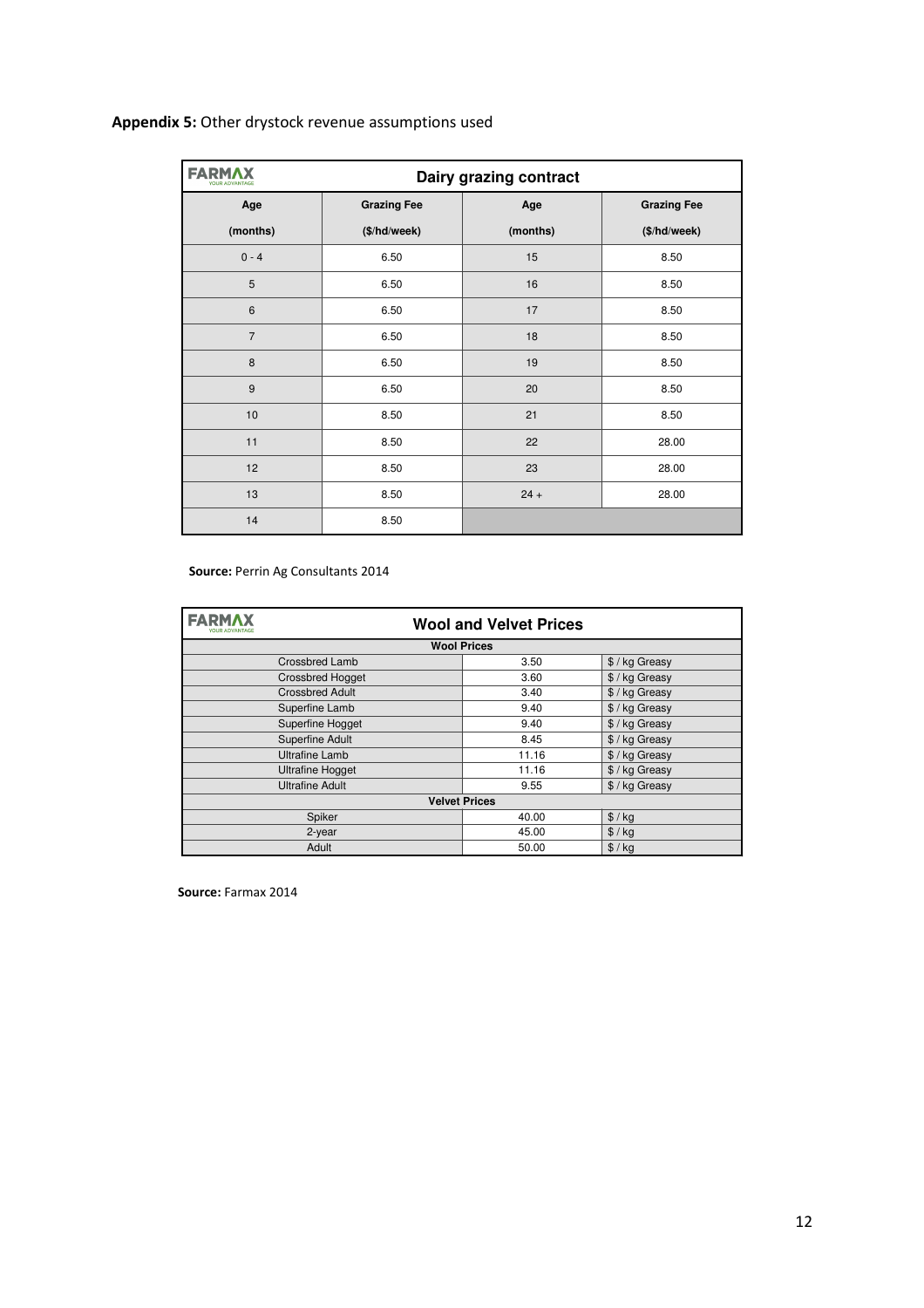## **Appendix 6:** Drystock operating expense assumptions

| <b>Expense item</b>                     | <b>Applied</b> | Class 3     | Class 4     | Class 5      | Dairy support |
|-----------------------------------------|----------------|-------------|-------------|--------------|---------------|
| Wages                                   | /SU            | \$19.00     | \$19.00     | \$19.00      | \$<br>19.00   |
| Fertiliser (Excl. N & Lime)<br>Nitrogen | /SU            | \$11.00     | \$13.47     | \$12.50      | \$<br>13.00   |
| Lime                                    | /SU            | \$<br>0.40  | \$<br>1.00  | \$<br>1.30   | \$<br>1.30    |
| Weed & Pest Control                     | /SU            | \$<br>0.75  | \$<br>1.17  | Ś.<br>1.17   | Ś<br>1.17     |
| Vehicle Expenses                        | /ha            | Ś<br>14.00  | \$29.30     | \$37.00      | \$<br>37.00   |
| Fuel                                    | /ha            | Ś<br>16.00  | \$25.00     | 38.00<br>S.  | \$<br>38.00   |
| Repairs & Maintenance                   | /ha            | Ś<br>48.00  | \$64.21     | \$75.00      | Ś<br>75.00    |
| Freight & Cartage                       | /su            | \$<br>0.70  | Ś.<br>1.67  | Ś.<br>1.60   | Ś<br>1.60     |
| Electricity                             | /SU            | \$<br>0.86  | \$<br>0.86  | \$.<br>1.05  | \$<br>1.05    |
| Other Expenses                          | /SU            | \$<br>0.60  | Ś.<br>0.60  | \$<br>0.60   | \$<br>0.60    |
| <b>Administration Expenses</b>          | /ha            | 17.00<br>Ś  | Ś.<br>29.19 | \$.<br>34.00 | \$<br>34.00   |
| Insurance                               | /ha            | Ś.<br>13.97 | 13.97<br>Ś. | \$18.00      | Ś<br>18.00    |
| <b>ACC Levies</b>                       | /SU            | \$<br>0.46  | Ś.<br>0.46  | Ś.<br>0.87   | \$<br>0.87    |
| Rates                                   | /su            | \$<br>2.00  | \$<br>2.00  | \$<br>4.00   | \$<br>4.00    |
| Depreciation                            | /ha            | \$26.81     | \$52.62     | \$70.00      | \$<br>70.00   |

**Source:** Beef+Lamb Economic Service Survey 2014, Perrin Ag Consultants Ltd

|                    |          | Animal Health Costs (excl. Velveting) |          |             | $\pmb{\times}$ |
|--------------------|----------|---------------------------------------|----------|-------------|----------------|
| <b>Sheep</b>       | \$/hd/yr | <b>Beef</b>                           | \$/hd/yr | <b>Deer</b> | \$/hd/yr       |
| Ewe Lamb           | 2.40     | <b>Heifer Calf</b>                    | 12.00    | Hind Fawn   | 5.00           |
| Ewe Hogget         | 2.40     | 1-Year Heifer                         | 8.00     | 1-Year Hind | 7.00           |
| <b>Ewe</b>         | 3.65     | 2-Year Heifer                         | 7.00     | 2-Year Hind | 5.00           |
| Ram Lamb           | 2.40     | Cow                                   | 12.00    | <b>Hind</b> | 4.00           |
| Ram Hogget         | 2.40     | <b>Bull Calf</b>                      | 18.00    | Stag Fawn   | 5.00           |
| Ram                | 5.00     | 1-Year Bull                           | 108.00   | 1-Year Stag | 7.00           |
| <b>Wether Lamb</b> | 2.40     | 2-Year Bull                           | 7.00     | 2-Year Stag | 5.00           |
| Wether Hogget      | 2.40     | <b>Bull</b>                           | 20.00    | 3-Year Stag | 5.00           |
| Wether             | 2.00     | <b>Steer Calf</b>                     | 7.00     | Stag        | 5.00           |
|                    |          | 1-Year Steer                          | 8.00     |             |                |
|                    |          | 2-Year Steer                          | 7.00     |             |                |
|                    |          | <b>Steer</b>                          | 7.00     |             |                |
|                    |          |                                       |          |             |                |
|                    |          |                                       |          |             |                |
|                    |          |                                       |          |             |                |

**Source:** Farmax 2014